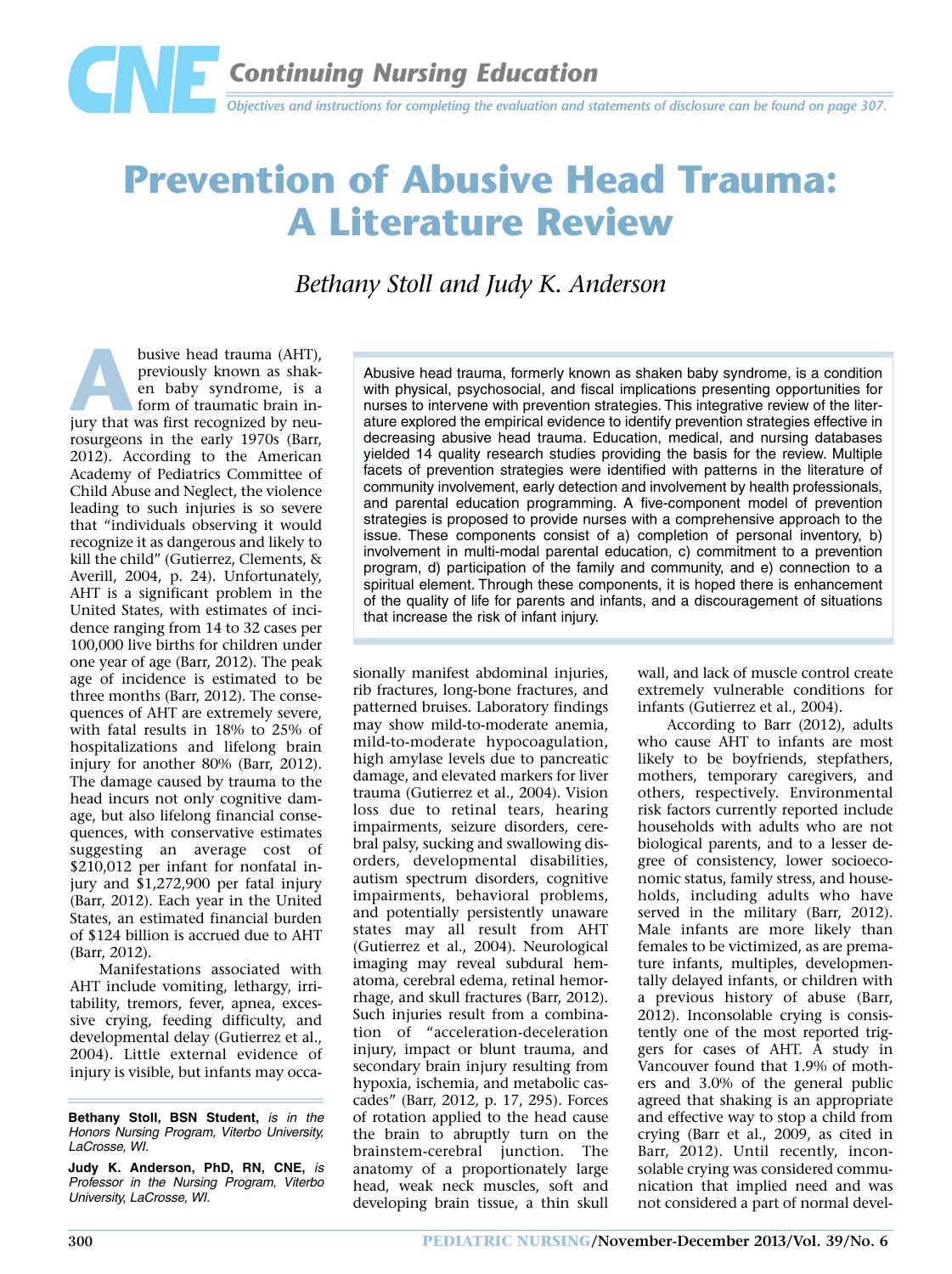

opment (Barr, 2012). Current research now suggests that crying is normal, but education of the public is necessary to direct the mind away from the teachings of the past.

Prevention of AHT has been of increased importance in current medical research. Education of parents, caregivers, health care professionals, teachers, and community members may prove to be the most effective method of reducing the incidence of future cases. Health care professionals, especially maternal-child nurses and emergency department personnel, are in critical positions for early recognition and implementation of prevention strategies. Current research has begun to study the effectiveness of various materials in providing caregiver education to prevent AHT. The focus has been to spread the understanding that crying is a natural part of development, not a problem that is resolved through violence. This review of the literature pertains to prevention and education strategies that have been reported during the past five years.

# **Purpose/Goal Of the Review**

The purpose of this literature review was to evaluate past education and/or prevention strategies focused on consumers and health care professionals in reducing the occurrence of AHT in infants younger than two years of age. To evaluate past education or prevention measures, the research question addressed in this literature review is, "What prevention strategies have been effective in decreasing abusive head trauma?"

The goal of this literature review was to determine the effectiveness of past programs in reducing the occurrence of AHT. Gathered information can be used to support the development of a new multi-modal caregiver educational program to reduce the incidence of AHT.

# **Review of Literature**

### **Search for Evidence**

The databases CINAHL, MED-LINE, and Education Research Complete were searched to locate past studies or implementation of education and prevention strategies. The search phrases "abusive head injury," "prevention," and "Shaken Baby Syndrome" were used in the search process. Limitations to the search results included only English language articles and publication date within the past five years. The search yielded 52 results. Nine empirical sources were included in this review, with an additional five non-empirical sources summarized. Thirty-seven sources were discarded based on lack of relevance to the purpose of this literature review. The 14 sources that were reviewed were chosen for containing the word(s) "education," "prevention," "awareness," "facts," "advocacy," "fight," "intervention," "learning," or "opportunity" in content.

Polit and Beck (2012) provide a hierarchy for interventional literature ranging from expert panels/content authority (Level VII) to systematic review of randomized or non-randomized studies (Level I). Included in this review are Level II sources  $(n = 4)$ , Level IV sources  $(n = 1)$ , and Level VI sources  $(n = 4)$ .

Also present in the literature were non-empirical sources reporting projects or other interventions relevant to the topic. Meskauskas, Beaton, and Meservey (2009) reported on a hospital-based education for parents, developed after training for the nursing staff. Similar to other reports, this program involved multiple educational strategies, including one-on-one instruction, videos, brochures, and parental signature verifying receipt of materials. A printed certificate was also included as a visual reminder of the education received. The literature also contains reports of programs resulting from or as a result of legislative action to require education for health care professions and/or parents of newborns (Altimier, 2008; Gibbs & Nevitt, 2011; Lewin, 2008; Meskauskas et al., 2009). Kentucky is an example of one state mandating continuing education for all nurses and other designated groups interacting with the population most vulnerable to this condition (Kentucky Board of Nursing, 2013). Sims and Hood (2010) reported on a project undertaken by nursing students using simulation to provide education to community personnel working with infants and to high school students.

Challenges in the literature were the use of convenience samples for most of the studies along with the use of self-reported data for outcomes. Many studies used only short-term measurements to support the inter-

vention. Finally, only one study provided insight to the effectiveness of the intervention in decreasing incidence of AHT (Altman et al., 2011). See Table 1 for a summary of the studies.

### **Findings**

The conclusions drawn in the literature reviewed demonstrate three major themes in prevention of AHT (see Figure 1). These three themes include a) entire community involvement in prevention; b) early implementation of previous strategies and early detection; and c) caregiver education strategies that connect caregivers to community resources, teach safe and effective coping skills, and educate about normal childhood development.

**Entire community involvement in prevention.** Past research indicates that nationwide involvement and education of entire communities is critical in reducing abusive head injuries. Knowledge provided to all individuals of a community may promote earlier detection of at-risk infants, thus increasing early intervention. Hands-on education of community members is an important component of multi-modal prevention strategies. Community-wide efforts advocating for the development of new federal initiatives that increase awareness and knowledge about AHT is another strategy. This may reduce the incidence rate. Federal initiatives that require education of caregivers, teachers, daycare providers, foster families, and individuals working with children may also allow early intervention in suspected cases.

**Early implementation of prevention strategies and early detection.** Several reviewed articles conclude that health professionals, especially nurses, fill a critical role in reducing the incidence of AHT. Nurses who come into contact with potential at-risk children should be provided sufficient training in early recognition of abuse. Proper education of nursing personnel may allow for more successful recognition of warning signs and increase confidence in reporting suspected cases. With proper education of nurses, the provision of personalized, individual caregiver education (for example, following maternity care) may become an achievable goal. Intervention strategies that emphasize provision of engaging education for both mothers and fathers should be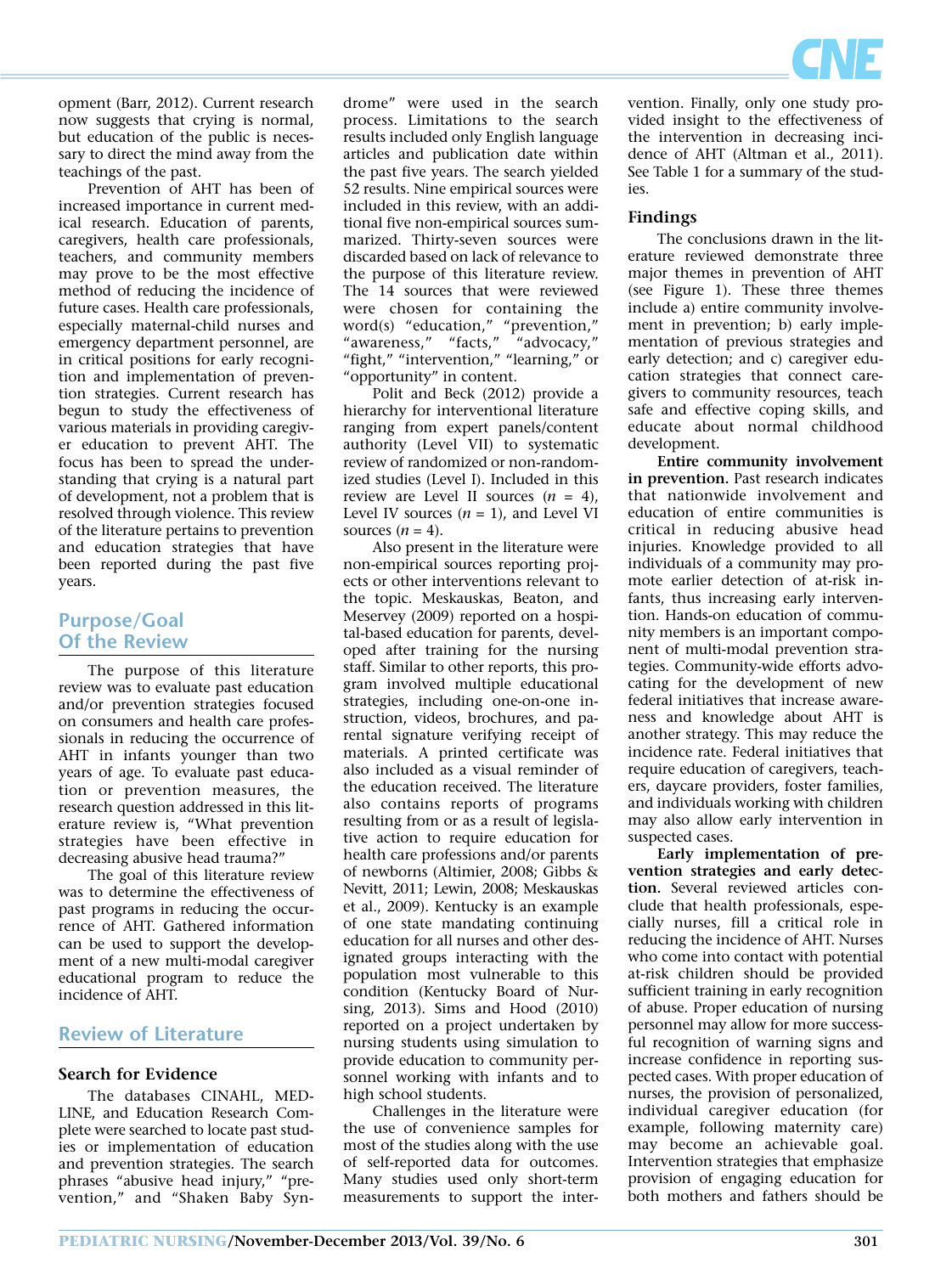| <b>Citation/Level</b><br>of Evidence  | Purpose, Sample,<br>and Setting                                                                                                                                                                                                                                                                    | <b>Design/Methodology</b>                                                                                                                                                                                                                                                                                                                                                                                                                                                                                                                                                                             | <b>Findings</b>                                                                                                                                                                                                                                                                                                                                                                                                                                                                                                                   | <b>Implications</b>                                                                                                                                                                                                                                                                                                                                                                                                                            |
|---------------------------------------|----------------------------------------------------------------------------------------------------------------------------------------------------------------------------------------------------------------------------------------------------------------------------------------------------|-------------------------------------------------------------------------------------------------------------------------------------------------------------------------------------------------------------------------------------------------------------------------------------------------------------------------------------------------------------------------------------------------------------------------------------------------------------------------------------------------------------------------------------------------------------------------------------------------------|-----------------------------------------------------------------------------------------------------------------------------------------------------------------------------------------------------------------------------------------------------------------------------------------------------------------------------------------------------------------------------------------------------------------------------------------------------------------------------------------------------------------------------------|------------------------------------------------------------------------------------------------------------------------------------------------------------------------------------------------------------------------------------------------------------------------------------------------------------------------------------------------------------------------------------------------------------------------------------------------|
| Barr et al. (2009)<br>Level II        | Purpose: To evaluate the<br>effectiveness of the<br><b>PURPLE Crying</b><br>Educational Program in<br>changing maternal<br>knowledge and behaviors<br>related to shaking.<br>Sample: Convenience;<br>$N = 1,279$ new mothers.<br>Setting: Vancouver, British<br>Columbia, Canada.                  | Randomized controlled.<br>The control group<br>received basic injury<br>prevention materials,<br>including 2 brochures and<br>a DVD.<br>The experimental group<br>received the Period of<br>PURPLE Crying material,<br>including an 11-page<br>book and a DVD.<br>Five weeks after giving<br>birth, the mothers were<br>asked to complete a<br>Baby's Day Diary.<br>Three weeks later,<br>independent researchers<br>contacted each mother to<br>complete a questionnaire<br>regarding knowledge<br>about the dangers of<br>shaking an infant and<br>appropriate reactions to<br>calm an upset child. | Mothers who received the<br><b>PURPLE Crying material</b><br>scored 5% higher than<br>the control group in<br>measures of knowledge<br>about crying. The same<br>mothers were also more<br>aware of advice about<br>how to avoid acting<br>dangerously and not<br>shaking an infant (13%<br>difference).<br>Mothers who received the<br><b>PURPLE Crying material</b><br>were 1.7 times more likely<br>to walk away from<br>inconsolable crying than<br>the control mothers.<br>Effect size for change in<br>knowledge $= 0.46$ . | The PURPLE Crying<br>material, which<br>encourages caregivers to<br>learn safe and healthy<br>methods of reaction to<br>crying infants, appears to<br>be effective in reducing<br>the occurrence of shaken<br>baby syndrome.<br>This suggests that<br>educational materials<br>are beneficial, and a<br>combination of visual-<br>auditory and reading<br>material may be the<br>most effective method<br>of reinforcing healthy<br>behaviors. |
| Bechtel et al.<br>(2011)<br>Level II  | Purpose: To determine<br>what impact educational<br>interventions have on<br>caregiver beliefs about<br>crying and knowledge of<br>shaken baby syndrome.<br>Sample: Convenience;<br>$N = 222(n = 110)$<br>historical; $n = 112$<br>intervention group).<br>Setting: Connecticut,<br>United States. | Quasi-experimental<br>post-test.<br>The intervention group<br>received the "Take 5<br>Safety Plan for Crying"<br>delivered by resident<br>physicians in either<br>English or Spanish, and a<br>refrigerator magnet with<br>similar points. Following<br>discharge, structured<br>interviews were<br>conducted with the first<br>well-child visit.<br>A historical (control)<br>group was interviewed<br>before the educational<br>intervention.                                                                                                                                                       | Following education, the<br>intervention group was<br>much more likely to<br>acknowledge that<br>frustration with a crying<br>infant leads to shaking.<br>Caregivers in the<br>intervention group were<br>much more likely to take<br>a break when frustrated<br>with crying $(OR = 3.10;$<br>95% CI [1.62-5.93]) and<br>less likely to continue<br>soothing the infant if<br>frustrated with crying<br>$(OR = 0.27; 95\% \text{ Cl})$<br>$[0.10 - 0.72]$ .                                                                       | Educational interventions<br>are critical in the<br>prevention of abusive<br>head trauma. Programs<br>that focus on helping<br>caregivers prevent<br>harmful responses to<br>crying children may<br>reduce the risk of<br>abusing head trauma.                                                                                                                                                                                                 |
| Fujiwara et al.<br>(2012)<br>Level II | Purpose: To replicate the<br>effectiveness of the<br><b>PURPLE Crying</b><br>materials with Japanese<br>mothers.<br>Sample: Convenience;<br>$N = 201 (n = 106)$<br>intervention group; $n = 96$<br>control group).<br>Setting: Japan                                                               | Randomized controlled<br>study.<br>Mailed materials<br>consisting of the PURPLE<br>Crying materials or<br>control materials on infant<br>safety sent 2 weeks after<br>birth.<br>Mothers completed a<br>diary of behaviors at 6<br>weeks and at 2 months<br>completed a structured<br>telephone survey.                                                                                                                                                                                                                                                                                                | The intervention group<br>scored significantly higher<br>on crying knowledge<br>$(p = 0.005)$ . Walking away<br>behavior during<br>unsoothable crying and<br>sharing walk away<br>behaviors with other<br>caregivers also<br>demonstrated to be<br>higher in the intervention<br>group.<br>Effect size of knowledge<br>change $= 0.45$ .                                                                                                                                                                                          | Changes in knowledge<br>and behaviors related to<br>risk of abusive head<br>trauma identified support<br>for the PURPLE Crying<br>materials in potential to<br>reduce incidence of<br>abusive head trauma.                                                                                                                                                                                                                                     |

**Table 1. Summary of Research**

continued on next page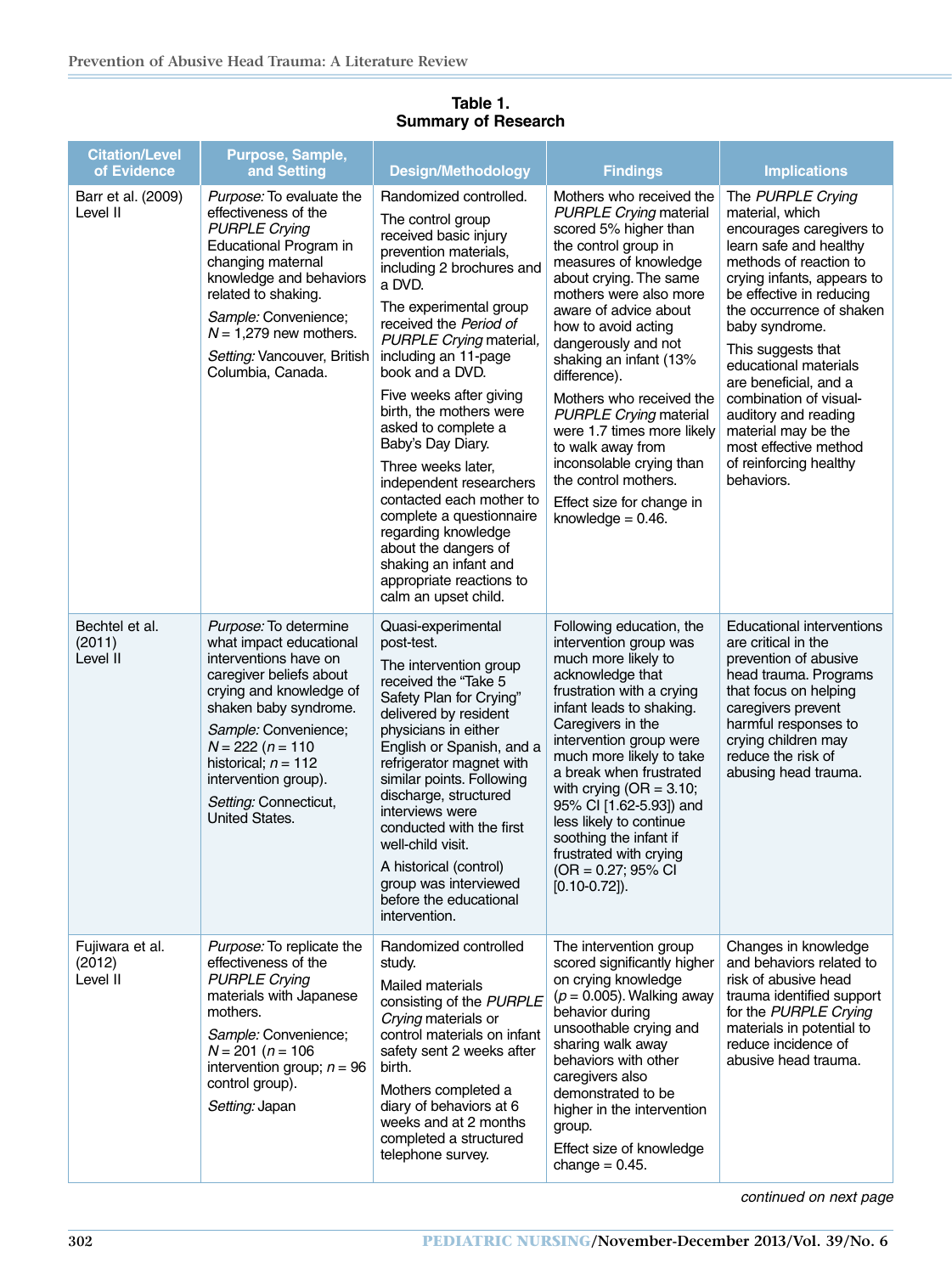

## **Table 1. (continued) Summary of Research**

| <b>Citation/Level</b><br>of Evidence              | Purpose, Sample,<br>and Setting                                                                                                                                                                                                                                                                                         | <b>Design/Methodology</b>                                                                                                                                                                                                                                                                                                                                                                                                                                                                  | <b>Findings</b>                                                                                                                                                                                                                                                                                                                                                                                                                                                                                                         | <b>Implications</b>                                                                                                                                                                                                                                                                                                                    |
|---------------------------------------------------|-------------------------------------------------------------------------------------------------------------------------------------------------------------------------------------------------------------------------------------------------------------------------------------------------------------------------|--------------------------------------------------------------------------------------------------------------------------------------------------------------------------------------------------------------------------------------------------------------------------------------------------------------------------------------------------------------------------------------------------------------------------------------------------------------------------------------------|-------------------------------------------------------------------------------------------------------------------------------------------------------------------------------------------------------------------------------------------------------------------------------------------------------------------------------------------------------------------------------------------------------------------------------------------------------------------------------------------------------------------------|----------------------------------------------------------------------------------------------------------------------------------------------------------------------------------------------------------------------------------------------------------------------------------------------------------------------------------------|
| Russell, Trudeau,<br>& Britner (2008)<br>Level II | Purpose: To compare<br>intervention strategies in<br>raising caregiver and<br>public awareness of<br>practices related to<br>incidence of abusive head<br>trauma.<br>Sample: Convenience,<br>snowball; $N = 264$ adults,<br>mean age of 32, both<br>parents and non-parents.<br>Setting: Connecticut,<br>United States. | Randomized<br>experimental.<br>The sample was<br>randomized into 3 case<br>groups: brochure<br>education only, brochure<br>with Portrait of Promise<br>education, and brochure<br>with Shaking, Hitting, or<br>Spanking: What to Do<br>Instead.<br>Respondents were<br>administered the shaken<br>baby syndrome<br>Awareness Assessment<br>prior to education and<br>were assessed<br>throughout the<br>intervention time period at<br>2, 6, and 12 weeks from<br>enrollment in the study. | Type of intervention was<br>the only variable to have<br>shown a significant<br>pattern of prediction.<br>The case group viewing<br>Shaking, Hitting, or<br>Spanking: What to Do<br>Instead demonstrated the<br>highest level of positive<br>change in regard to<br>appropriate soothing<br>actions. Portrait of<br><i>Promise</i> demonstrated<br>the next most significant<br>level of change, followed<br>by the educational<br>brochure.<br>Time limited the ability of<br>recall for participants in<br>the study. | Audio-visual educational<br>materials that model<br>appropriate emotional<br>responses and healthy<br>strategies to cope with<br>frustration appear to<br>target the primary factors<br>that contribute to abusive<br>head trauma injuries<br>through a medium that is<br>capable of positively<br>influencing caregiver<br>knowledge. |
| Keenan &<br>Leventhal (2010)<br>Level IV          | Purpose: To evaluate<br>the effectiveness of<br>informational videos with<br>postpartum education in<br>decreasing traumatic<br>brain injuries in infants.<br>Sample:<br>Purposive/matched; $N =$<br>77 mothers and infants<br>under 2 years of age with<br>abusive head injuries.<br>Setting: Utah, United<br>States.  | Case control.<br>Case group: Education<br>about prevention of<br>shaken baby syndrome<br>was provided through<br>educational videos<br>Alternative exposures:<br>Education about proper<br>use of car seats.<br>education to prevent<br>sudden infant death<br>syndrome, and education<br>to avoid infant scalds by<br>hot water were provided.<br>Follow-up interviews with<br>mothers provided<br>information recall<br>assessment/comparison<br>of control and case group.              | Educational videos about<br>shaken baby syndrome<br>did not statistically reduce<br>the occurrence of abusive<br>head trauma in infants<br>(OR 0.7; 95% CI [0.5-<br>$1.2$ ]).<br>The alternative exposure<br>interventions all showed<br>statistically significant<br>reduction in prevention of<br>the discussed conditions.                                                                                                                                                                                           | Educational videos alone<br>do not provide enough<br>intervention to<br>significantly decrease<br>the number of infants<br>experiencing shaken<br>baby syndrome.<br>This may suggest the<br>occurrence of shaken<br>baby syndrome is<br>different from other<br>conditions in which lack<br>of knowledge is the<br>cause of injury.    |
| Goulet et al.<br>(2009)<br>Level VI               | Purpose: To evaluate<br>parental and nursing<br>opinions about abusive<br>head trauma educational<br>practices.<br>Sample: Convenience; n<br>= 263 parents and $n = 69$<br>nurses.<br>Setting: Montreal,<br>Quebec, Canada.                                                                                             | Descriptive.<br>Nursing professionals<br>employed at 2 facilities<br>were instructed on<br>procedures for parental<br>education about abusive<br>head trauma.                                                                                                                                                                                                                                                                                                                              | Ninety-eight percent<br>(98%) of the parents<br>reported that the<br>intervention was relevant<br>and appreciated the<br>information.                                                                                                                                                                                                                                                                                                                                                                                   | Implementation of<br>in-hospital education<br>for parents, especially<br>education that provides<br>information about how to<br>respond appropriately to<br>crying infants and how to<br>cope in such situations, is<br>an important component<br>of the postnatal<br>educational regimen.                                             |

continued on next page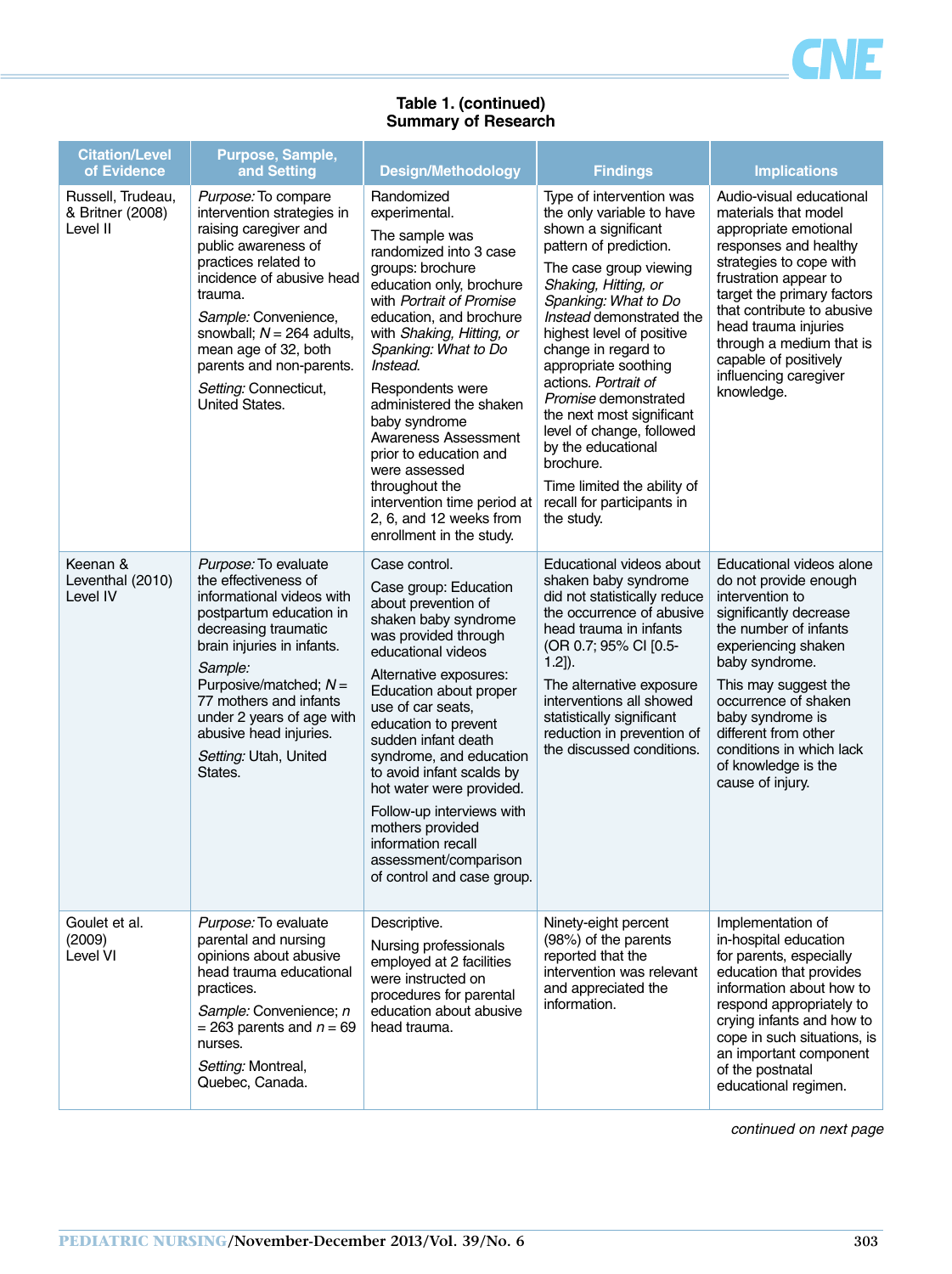| <b>Citation/Level</b><br>of Evidence                                     | Purpose, Sample,<br>and Setting                                                                                                                                                                                                                           | <b>Design/Methodology</b>                                                                                                                                                                                                                                                                                                                                                                                                                                                                                 | <b>Findings</b>                                                                                                                                                                                                                                                                                                                                                                                                                                                                                                                                                                                                                                                               | <b>Implications</b>                                                                                                                                                                                                                                                                                                                                        |
|--------------------------------------------------------------------------|-----------------------------------------------------------------------------------------------------------------------------------------------------------------------------------------------------------------------------------------------------------|-----------------------------------------------------------------------------------------------------------------------------------------------------------------------------------------------------------------------------------------------------------------------------------------------------------------------------------------------------------------------------------------------------------------------------------------------------------------------------------------------------------|-------------------------------------------------------------------------------------------------------------------------------------------------------------------------------------------------------------------------------------------------------------------------------------------------------------------------------------------------------------------------------------------------------------------------------------------------------------------------------------------------------------------------------------------------------------------------------------------------------------------------------------------------------------------------------|------------------------------------------------------------------------------------------------------------------------------------------------------------------------------------------------------------------------------------------------------------------------------------------------------------------------------------------------------------|
| Goulet et al.<br>(2009)<br>Level VI<br>(continued)                       |                                                                                                                                                                                                                                                           | The nurses provided<br>new parents with an<br>information card<br>containing a variety of<br>information regarding<br>crying, anger, and<br>knowledge of shaken<br>baby syndrome. The<br>parents were then asked<br>to form a plan for<br>handling inconsolable<br>crying. The plan was<br>discussed with nursing<br>staff members and signed<br>by the parents.<br>Follow-up telephone<br>questionnaires were<br>administered to parents<br>after 6 weeks to assess<br>the adequacy of the<br>education. | The nurses unanimously<br>responded to the new<br>educational strategy well;<br>80% of the parents<br>reported having thought<br>about the information<br>cards used in the<br>educational program but<br>did not again look at the<br>copy provided for them,<br>while 98% of the parents<br>thought the action plan<br>was useful, although only<br>48% remembered any of<br>the steps after 6 to 8<br>weeks. The signatures<br>were well accepted but<br>showed no convincing<br>relevance.                                                                                                                                                                                |                                                                                                                                                                                                                                                                                                                                                            |
| Shanahan,<br>Nocera, Zolotor,<br>Sellers, & Runyan<br>(2011)<br>Level VI | Purpose: To describe the<br>abusive head injury<br>prevention education on<br>maternity wards prior to<br>statewide education<br>programs.<br>Sample: Convenience;<br>$N = 89$ hospital maternity<br>wards.<br>Setting: North Carolina,<br>United States. | Cross-sectional survey.<br>Charge nurses or nurse<br>managers were surveyed<br>over the phone to seek<br>information about present<br>abusive head injury/<br>shaken baby syndrome<br>prevention, education,<br>content, and format.                                                                                                                                                                                                                                                                      | Sixty-two percent (62%)<br>of the surveyed hospitals<br>reported provision of<br>abusive head injury<br>prevention and/or<br>educational programs.<br>One-on-one bedside<br>education was reported<br>by 49% of the surveyed<br>nurses. Materials<br>provided to new parents<br>in the educational<br>programs included<br>pamphlets (81.8%),<br>books (18.2%), and DVDs<br>(6.1%). Information about<br>the dangers of shaking<br>(81.8%), the normalacy of<br>crying (81.8%), methods<br>of coping (81.8%), the<br>dangers of shaking an<br>infant (75.8%), and<br>physical effects of<br>shaking (72.7%) were<br>reported as components<br>of the educational<br>programs. | Mandatory state<br>educational programs<br>regarding shaken baby<br>syndrome would increase<br>the likelihood that every<br>parent would receive the<br>necessary information to<br>help prevent injury to<br>infants. A multi-modal<br>approach reinforces the<br>message of the education<br>and may serve to protect<br>infants from abusive<br>injury. |

# **Table 1. (continued) Summary of Research**

continued on next page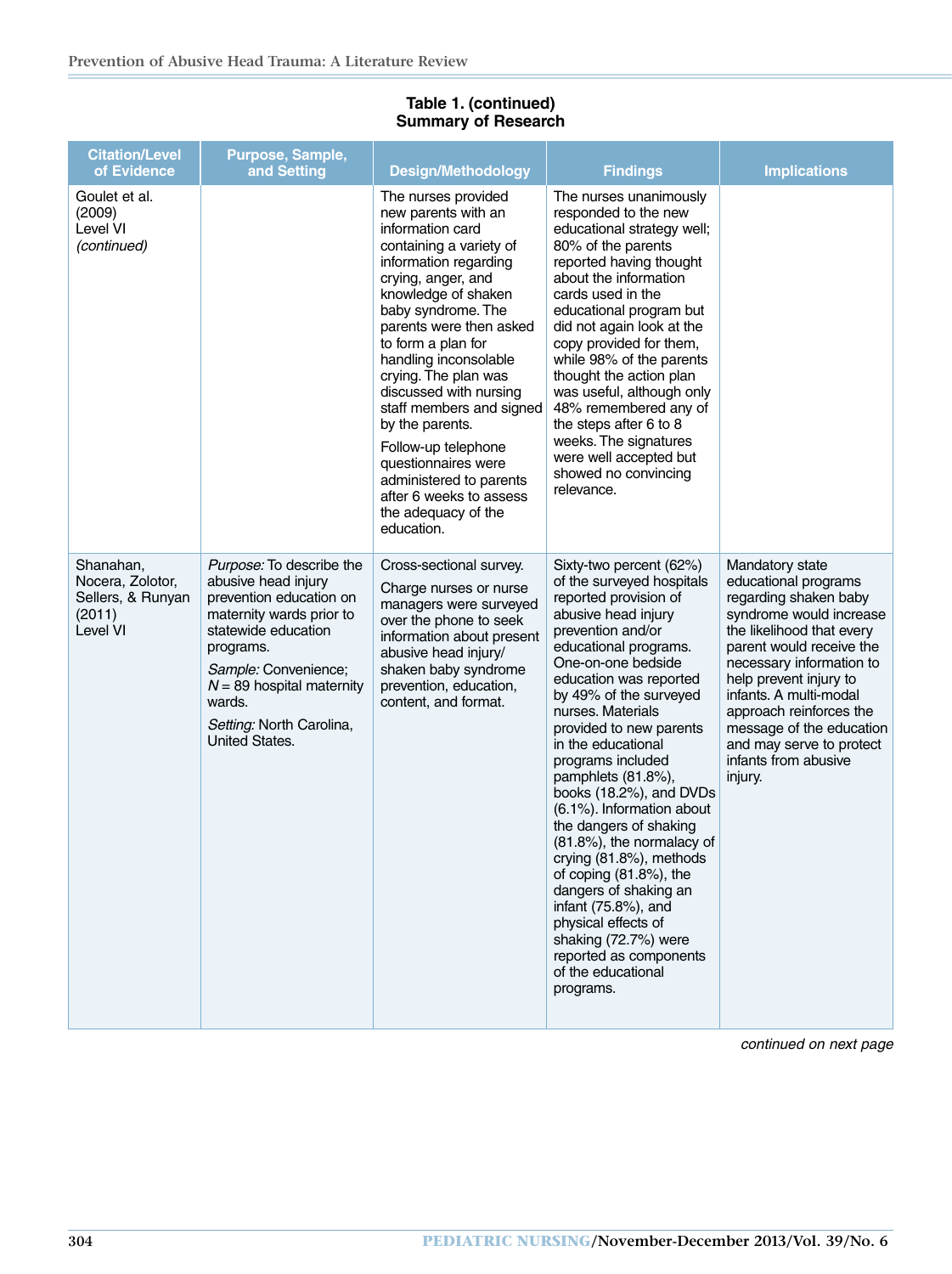

## **Table 1. (continued) Summary of Research**

| <b>Citation/Level</b><br>of Evidence | <b>Purpose, Sample,</b><br>and Setting                                                                                                                                                                                                                                                                                                                                                                | <b>Design/Methodology</b>                                                                                                                                                                                                                                                                                                                                                                                                                                                                                      | <b>Findings</b>                                                                                                                                                                                                                                                                                                                                                                                                                                                                                                                                                                                                                                    | <b>Implications</b>                                                                                                                                                                                                                                                                                                                                                                                                                                                                                                                                                                                                                 |
|--------------------------------------|-------------------------------------------------------------------------------------------------------------------------------------------------------------------------------------------------------------------------------------------------------------------------------------------------------------------------------------------------------------------------------------------------------|----------------------------------------------------------------------------------------------------------------------------------------------------------------------------------------------------------------------------------------------------------------------------------------------------------------------------------------------------------------------------------------------------------------------------------------------------------------------------------------------------------------|----------------------------------------------------------------------------------------------------------------------------------------------------------------------------------------------------------------------------------------------------------------------------------------------------------------------------------------------------------------------------------------------------------------------------------------------------------------------------------------------------------------------------------------------------------------------------------------------------------------------------------------------------|-------------------------------------------------------------------------------------------------------------------------------------------------------------------------------------------------------------------------------------------------------------------------------------------------------------------------------------------------------------------------------------------------------------------------------------------------------------------------------------------------------------------------------------------------------------------------------------------------------------------------------------|
| Stewart et al.<br>(2011)<br>Level VI | Purpose: To evaluate the<br>impact of RN and<br>parental education.<br>Sample: Convenience; N<br>$= 10,000$ parents.<br>Setting: London, Ontario,<br>Canada.                                                                                                                                                                                                                                          | Quasi-experimental,<br>pre- and post-test/survey.<br>Education consisted of a<br>three-pronged approach<br>starting with RN<br>education, followed by RN<br>delivery of education to<br>parents, public<br>health/home visits for<br>initial education or<br>reinforcement, and a<br>media campaign.<br>In-house education<br>consisted of Period of<br><b>PURPLE Crying</b><br>materials.                                                                                                                     | Post-training evaluations<br>completed by nurses<br>showed a 47% increase<br>in knowledge<br>Ninety-two percent (92%)<br>overall education<br>compliance rate.<br>Ninety-two percent (92%)<br>of parents receiving<br>education signed<br>commitment papers<br>following the education<br>Ninety-three percent<br>(93%) of parents rated<br>program as useful.                                                                                                                                                                                                                                                                                     | The triple-approach to<br>education allowed for<br>extending the education<br>beyond the parents with<br>an intent to create a<br>culture shift regarding the<br>perception of crying.<br>The program was rated<br>as useful by all<br>constituents.                                                                                                                                                                                                                                                                                                                                                                                |
| Altman et al.<br>(2011)<br>Level VI  | Purpose: To demonstrate<br>evidence that low-cost<br>prevention programs<br>delivered by maternity<br>nurses can statistically<br>reduce the occurrence<br>of abusive head injury in<br>children younger than<br>1 year of age.<br>Sample: Random; $n =$<br>320 parents (interview);<br>$n = 16$ infants with<br>shaking injury during<br>total period.<br>Setting: New York State,<br>United States. | Quasi-experimental.<br>Maternity nurses provided<br>an educational program<br>consisting of a leaflet, an<br>8-minute video, and<br>signed statement of<br>receiving the information,<br>as well as a commitment<br>statement to be signed by<br>participants.<br>Follow-up standardized<br>telephone interviews were<br>conducted as infants<br>reached 6 months of age<br>to measure recall of<br>taught information.<br>Comparison of 5-year<br>historical control period to<br>3-year intervention period. | Within the first year of<br>instituting the program,<br>84.5% of parents<br>were exposed to the<br>educational material,<br>88.1% within the second<br>year, and 87.8% within<br>three years. 97.8% of<br>interviewed caregivers<br>recalled watching the<br>movie, and 55.6%<br>claimed that the<br>information had been<br>helpful in stressful<br>situations. Fewer males<br>were involved and agreed<br>to participate in the<br>education.<br>During the years of<br>implementing the<br>educational program, the<br>frequency of abusive<br>head injuries decreased<br>from 2.8 cases per year<br>to 0.7 cases per year, a<br>75% reduction. | Current research<br>suggests that educational<br>programs initiated in the<br>hospital soon after<br>delivery, while caregivers<br>are focused on their new<br>infant and have yet to<br>experience inconsolable<br>crying, are the most<br>effective approach to<br>prevention. Fewer males<br>were compliant in<br>completing the<br>educational materials,<br>suggesting that a priority<br>in future research should<br>include more effective<br>methods of reaching<br>males.<br>Cost analysis of<br>education materials<br>(\$4.50) compared to<br>lifetime cost of acute/<br>chronic care for injuries<br>supports program. |

initiated, as familial role changes now place more fathers in the position of primary caregiver.

**Caregiver education strategies that connect caregivers to community resources, teach safe and effective coping skills, and educate about normal childhood development.** Supplying information to increase factual knowledge about AHT is only the first step in decreasing incidence rates. Emotions are often involved in the circumstances surrounding injury to the infant. The

educational intervention for caregivers who may cause AHTs, therefore, must be more involved than the sharing of information alone. The importance of caregiver education that teaches coping skills, provides available community resources, and describes the stages of normal childhood development in reducing the risk of AHT is apparent. Current methods of education use single mode strategies. It appears, however, that a multi-modal approach may be most effective in promoting healthy

infant-child relationships. The use of parental "commitment signatures" may prove to be a successful tool in encouraging caregiver accountability.

A limitation in this review of literature stems from the choice of restricted search terms. Using a narrow search strategy with only "abusive head trauma" or "shaken baby syndrome" provided the advantage of targeted intervention strategies. However, other sources may place abusive head trauma in a broader concept of child abuse. Including a broader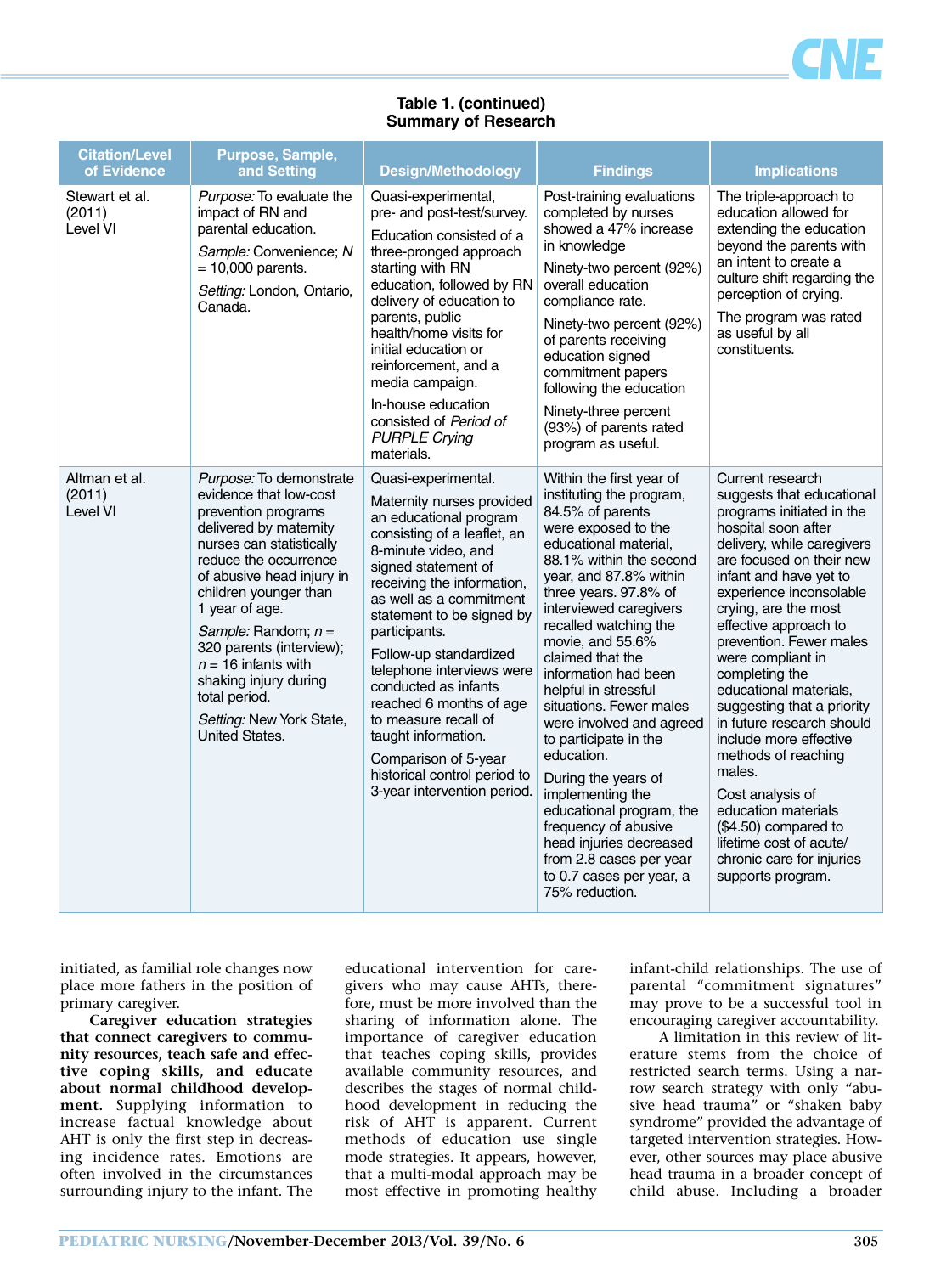



**Note:** Community involvement, health professional initiatives, and parental education are critical components of preventing the occurrence of abusive head injury.

search strategy for sources where AHT was considered one aspect of child abuse may have revealed additional data.

# **Discussion**

#### **Proposed New Model Of Prevention**

Previous models of AHT prevention have not addressed all aspects of life that may contribute to caregiver abuse. Based on the findings of this literature review, the following model of AHT prevention has been developed (see Figure 2). This model seeks to use multiple modes of education that involve the community, maternal/ paternal figures, other family figures, members, and/or other primary caregivers. The five components of the prevention strategy focus on continued intervention for those caregivers and infants deemed at risk of experiencing AHT. The personal inventory and multi-modal caregiver education by health professionals should be provided to all caregivers and new parents. The goal of the personal assessment is to determine what factors may influence a caregiver's coping mechanisms, stress levels, strongest learning strategies, and level of involvement with the infant. By determining factors, such as socioeconomic status, income level, race/ethnicity, marital status, and highest education level, the multi-modal education that follows can be more personalized and directed toward the aspects most important for each individual. The commitment signature of those caregivers who enter the later steps of the program ensure consent, recognition of potential harm, and a true willingness to take the necessary steps in preventing AHT. Involvement of family and community members will help to ensure a support system and resources for caregivers and families to use, which may decrease the occurrence of situations that could endanger an infant. The accountability aspect of becoming involved in the prevention program may be influenced by the use

of community counselors, therapists, and other health professionals.

Finally, a spiritual component is added to provide a holistic approach not seen in the current literature to help caregivers realize the importance of forces greater than the individual, including connections with others, personal morality, responsibilities as caregivers, and matters affecting the soul. Through these components, prevention strategies for AHT can truly have an impact on the aspects of life that either promote quality or discourage situations that increase risk of infant injury.

# **Future Research**

Future research in the prevention of AHT should seek to further understand what modes of education are most effective in reducing the occurrence. Many past studies have implemented a single strategy and considered whether any intervention was more beneficial than none. Future research should investigate what sin-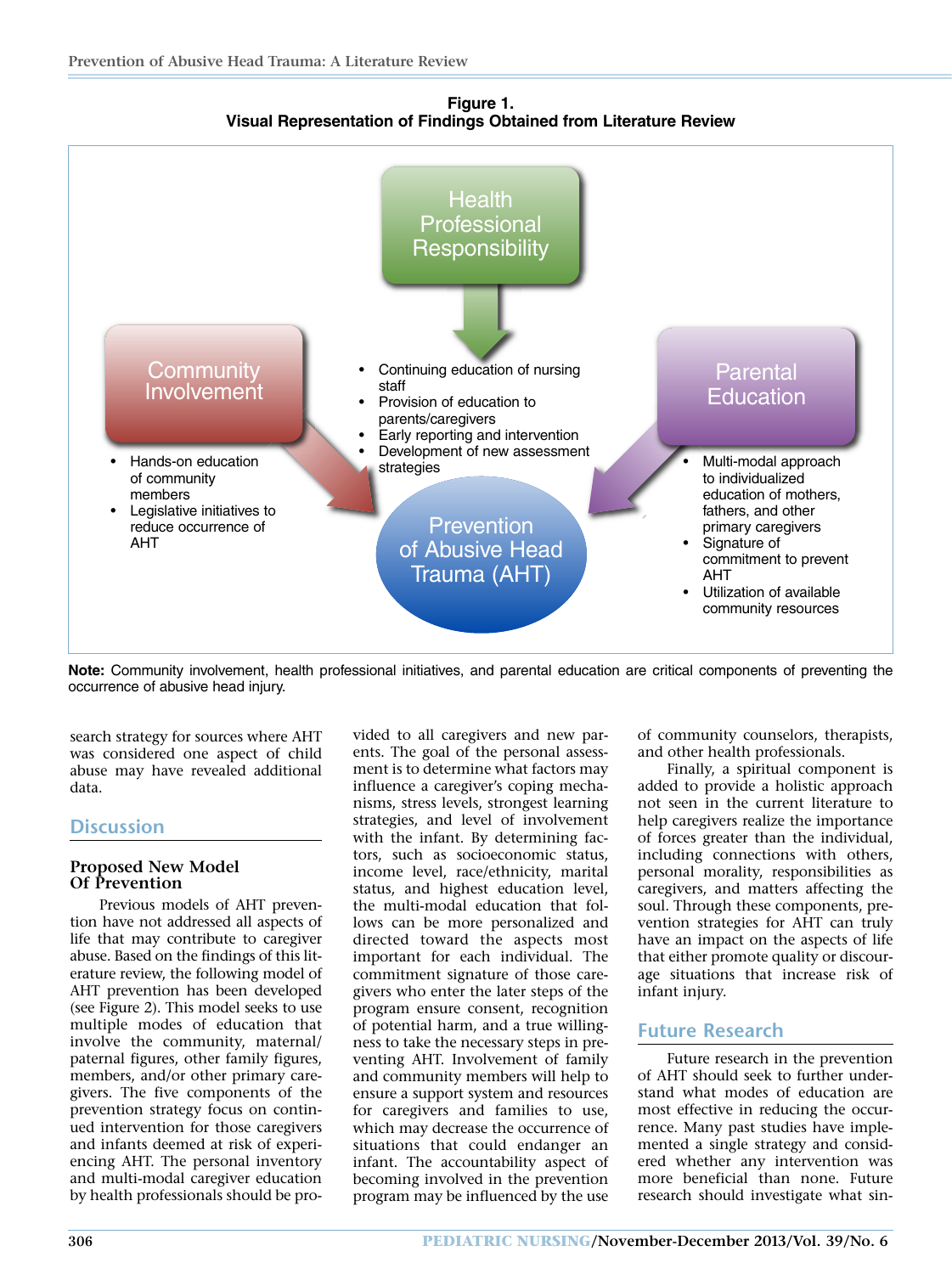

#### **Figure 2. Visual Representation of Newly Proposed Prevention Strategy for Abusive Head Trauma (AHT)**

# Personal Inventory

• Provides assessment of how to best serve each individual based on personal needs, culture, relationship with the infant, education, socioeconomic status, etc.

# Multi-Modal Parental Education

- Provides education by health professionals that is personalized to the needs of every individual involved
- Provides various modes of education, including pamphlets, videos, conference meetings, books, audio sessions, etc.
- Assesses the need for continued intervention with those caregivers and infants assessed as being "at risk for AHT"

# Commitment to Prevention Program

- Provides signature of commitment to the program
- Ensures consent and willingness to partake

# Involvement of Family and Community

- Demonstrates need for education of all individuals contacting children due to changing family structure
- Demonstrates involvement of support systems, including family
- Demonstrates accountability and willingness to use resources
- Demonstrates continued renewal of commitment and willingness to admit faults
- Demonstrates willingness to utilize available resources to prevent risk of injury to the infant

# Spiritual Component

• Demonstrates acceptance of need for support greater than individual strength

**Note:** The components of this model address various aspects of causation of AHT that previous models of intervention have not addressed.

gle medium of education is most effective in teaching caregivers how to effectively and safely respond to crying infants.

Research regarding prevention of AHT should also seek to understand how various types and combination of education for fathers, mothers, siblings, childcare providers, and other caregivers affect the incidence. Changing family structure and the likelihood of more than a single caregiver necessitate research to establish what individuals cause AHTs. Current assessment tools for risk have been successful thus far, but newly developed assessments may more clearly identify needs for intervention by addressing areas of life that most strongly correlate to occurrence of AHTs.

In addition, research regarding the prevention of abusive head injuries should begin to address the differences in occurrence rates among various socioeconomic and racial statuses. The research discussed in this review studied very few of the differences in occurrence among racial mi -

# **Instructions For Continuing Nursing Education Contact Hours**

**Prevention of Abusive Head Trauma: A Literature Review**

> **Deadline for Submission: December 31, 2015**

> > **PED 1314**

# **To Obtain CNE Contact Hours**

- 1. For those wishing to obtain CNE contact hours, you must read the article and complete the evaluation through **Pediatric Nursing's Web site.** Complete your evaluation online and your CNE certificate will be mailed to you. Simply go to **www.pediatricnursing.net/ce**
- 2. Evaluations must be completed **online** by **December 31, 2015**. Upon completion of the evaluation, a certificate for **1.3** contact hour(s) will be mailed.

#### **Fees –** *Subscriber:* **Free** *Regular:* **\$20**

### **Goal**

To provide an overview of abusive head trauma (previously known as shaken baby syndrome) in infants.

### **Objectives**

- 1. Define abusive head trauma (AHT).<br>2. Discuss the model of prevention stra
- Discuss the model of prevention strategies proposed by this literature review to provide nurses with a comprehensive approach to assessing for and treating AHT.

**Statements of Disclosure:** The authors reported no actual or potential conflict of interest in relation to this continuing nursing education activity.

The Pediatric Nursing Editorial Board members reported no actual or potential conflict of interest in relation to this continuing nursing education activity.

This independent study activity is provided by **Anthony J. Jannetti, Inc.** (AJJ).

Anthony J. Jannetti, Inc. is accredited as a provider of continuing nursing education by the American Nurses Credentialing Center's Com mission on Accreditation.

Anthony J. Jannetti, Inc. is a provider approved by the California Board of Registered Nursing, Provider Number, CEP 5387.

Licenses in the state of California must retain this certificate for four years after the CNE activity is completed.

This article was reviewed and formatted for contact hour credit by Hazel Dennison, DNP, RN, APNc, CPHQ, CNE, Anthony J. Jannetti Education Director; and Judy A. Rollins, PhD, RN, Pediatric Nursing Editor.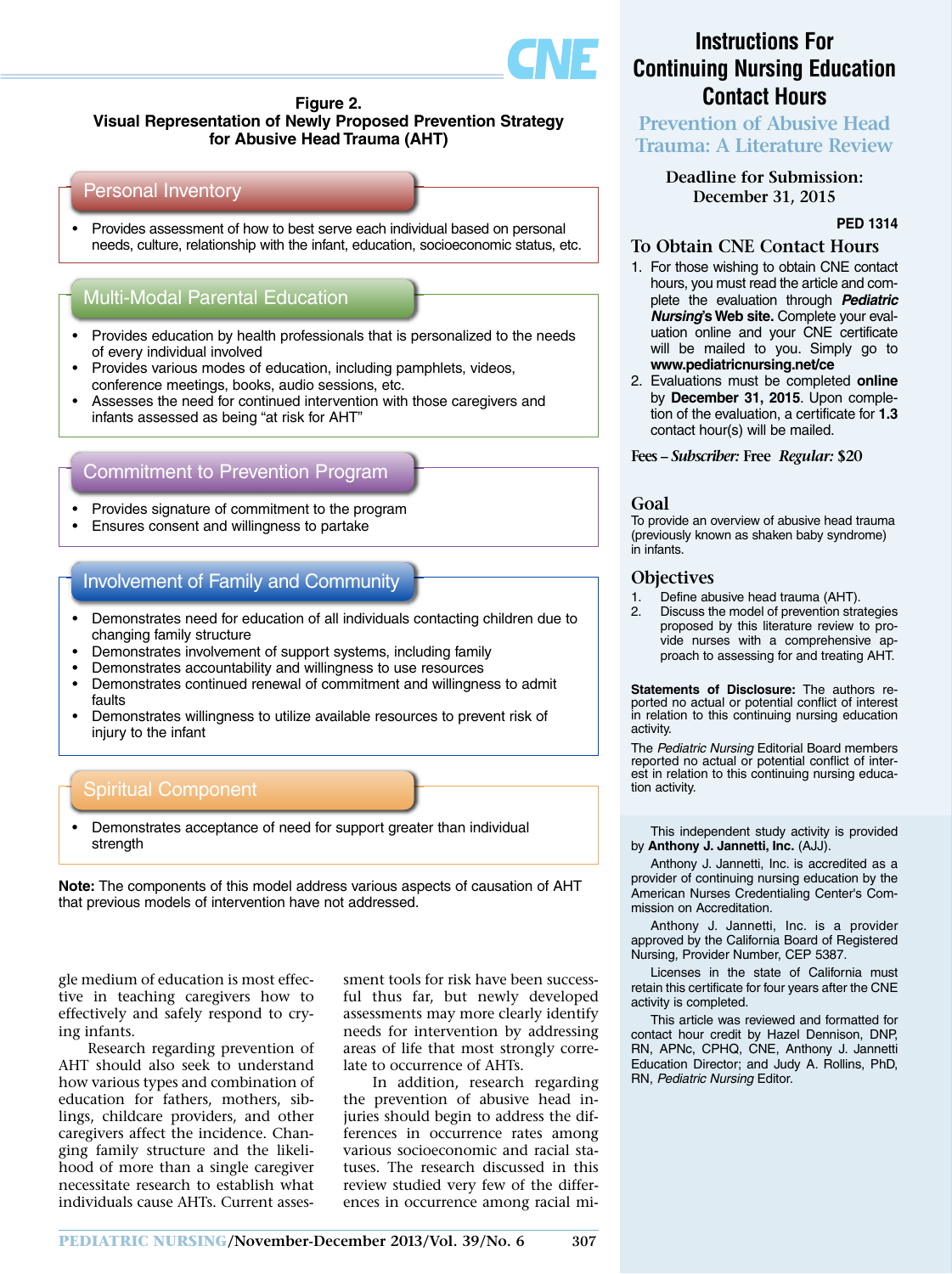norities and the dominant races. Further research should seek to understand what classes or racial groups are at highest risk for an AHT, thus determining the greatest need for parental education. In addition, difference in parental response to various educational mediums should be considered in providing educational programs for caregivers of all statuses.

#### **References**

- Altimier, L. (2008). Shaken baby syndrome. Journal of Perinatal and Neonatal Nursing, 22(1), 68-76.
- Altman, R.L., Canter, J., Patrick, P.A., Daley, N., Butt, N.K., & Brand, D.A. (2011). Parent education by maternity nurses and prevention of abusive head trauma. Pediatrics, 128, 1164-1172. doi:10. 1542/peds.2010-3260
- Barr, R.G. (2012). Preventing abusive head trauma resulting from a failure of normal interaction between infants and their caregivers. Proceedings of the National Academy of Sciences of the United States of America, 109, 17294-17301. doi:10.1073/pnas.1121267109
- Barr, R.G., Barr, M., Fugiwara, T., Conway, J., Catherine, N., & Brant, R. (2009). Do educational materials change knowledge and behaviour about crying and shaken baby syndrome? A randomized controlled trial. Canadian Medical Association Journal, 180(7), 727-733. doi:10.1503/cmaj
- Bechtel, K., Le, K., Martin, K.D., Shah, N., Leventhal, J.M., & Colson, E. (2011). Impact of an educational intervention on caregivers' beliefs about infant crying and knowledge of shaken baby syndrome. Academic Pediatrics, 11(6), 481-486.
- Fujiwara, T., Yamada, F., Okuyama, M., Kamimaki, I., Shikoro, N., & Barr, R.G. (2012). Effectiveness of educational materials designed to change knowledge and behavior about crying and shaken baby syndrome: A replication of a randomized controlled trial in Japan. Child Abuse & Neglect, 36, 613-620. doi.org/10.1016/j.chiabu.2012.07.003
- Gibbs, J.D., & Nevitt, L.A. (2011). Strategies to reduce pediatric abusive head trauma in Kentucky: Is parental education the key. Journal of Obstetric, Gynecologic, & Neonatal Nursing, 40(Suppl. 1), S27.
- Goulet, C., Frappier, J., Fortin, S., Deziel, L.,

Lampron, A., & Boulanger, M. (2009). Development and evaluation of a shaken baby syndrome prevention program. Journal of Obstetric, Gynecologic, & Neonatal Nursing, 38(1), 7-21. doi:10. 1111/j.1552-6909.2008.00301.x

- Gutierrez, F.L., Clements, P.T., & Averill, J. (2004). Shaken baby syndrome: Assessment, intervention, & prevention. Journal of Psychosocial Nursing, 42(12), 22-29.
- Keenan, H.T., & Leventhal, J.M. (2010). A case-control study to evaluate Utah's shaken baby syndrome prevention program. Academic Pediatrics, 10, 389- 394.
- Kentucky Board of Nursing. (2013). New CE requirement: Pediatric abusive head trauma ("shaken baby syndrome"). Retrieved from http://kbn.ky.gov/ce/ce courses.htm#paht
- Lewin, L. (2008). Shaken baby syndrome: Facts, education, and advocacy. Nursing for Women's Health, 12, 235- 239. doi:0.1111/j.1751-486X.2008.003 28.x
- Meskauskas, L., Beaton, K., & Meservey, M. (2009). Preventing Shaken baby syndrome: A multidisciplinary response to six tragedies. Nursing for Women's Health, 13, 325-330.
- Polit, D.F., & Beck, C.T. (2012). Nursing research: Generating and assessing evidence for nursing practice (9th ed.). Philadelphia: Lippincott.
- Russell, B.S., Trudeau, J., & Britner, P.A. (2008). Intervention type matters in primary prevention of abusive head injury: Event history analysis results. Child Abuse and Neglect, 32, 949-957. doi:10.1016/j.chiabu.2008.05.002
- Shanahan, M.E., Nocera, M., Zolotor, A.J., Sellers, C.J., & Runyan, D.K. (2011). Education on abusive head trauma in North Carolina hospitals. Child Abuse Review, 20, 290-297. doi:10.1002/ car.1195
- Sims, T., & Hood, D.G. (2010). Community connection through simulation: Implementation of service learning to prevent shaken baby syndrome in a pediatric nursing course. Journal of Obstetric, Gynecologic, & Neonatal Nursing, 39(Suppl. 1), S77.
- Stewart, T.C., Polgar, D., Gilliland, J., Tanner, D., Girotti, M.J., Parry, N., & Fraser, D.D. (2011). Shaken baby syndrome and a triple-dose strategy for its prevention. Journal of Trauma, Injury, Infection and Critical Care, 71, 1801-1807. doi:10.1097/TA.0b013e31823c484a

#### **Additional Reading**

Keenan, H.T., & Bratton, S.L. (2006). Epidemiology and outcomes of pediatric traumatic brain injury. Developmental Neuroscience, 28, 256-263. doi:10.1159/000094152